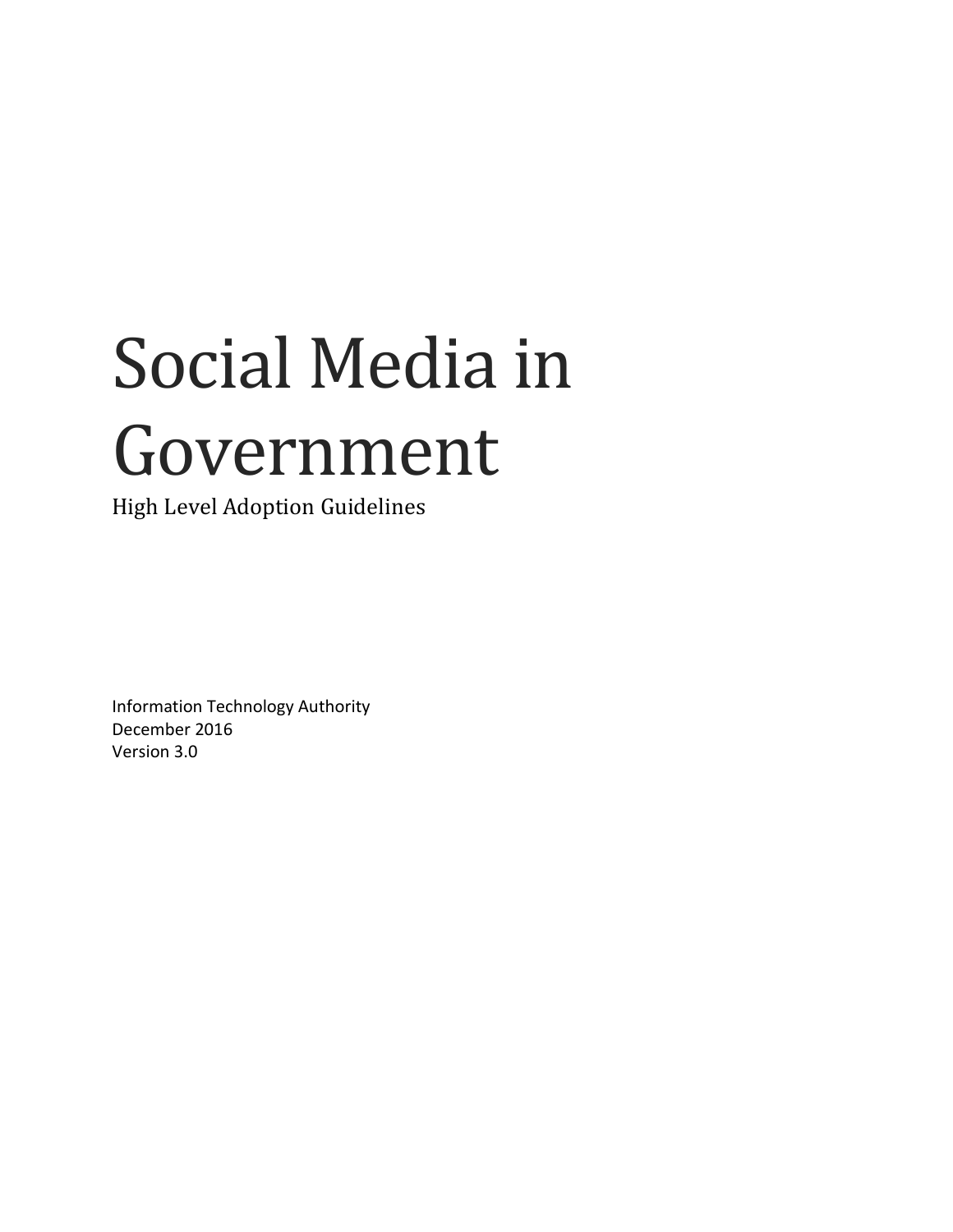



#### **Table of Contents**

#### Acknowledgement

This document is adapted under Creative Commons License from the document "Social Media in Government", developed by the Department of Internal Affairs of the New Zealand.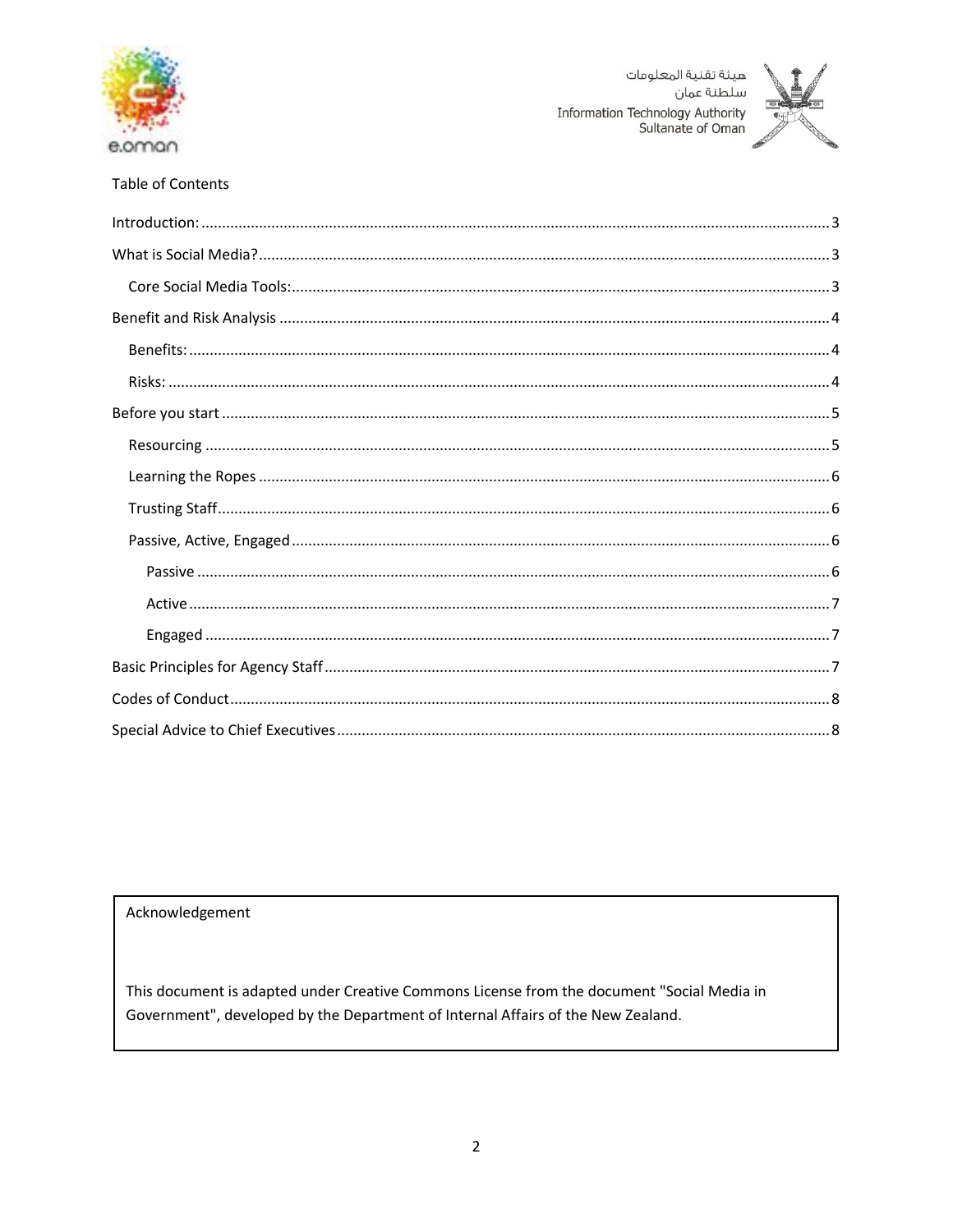



# <span id="page-2-0"></span>Introduction:

In line with the Royal Directives of His Majesty Sultan Qaboos in April 2011, to develop communication channels between government institutions and citizens, and in line with the e.oman strategy in implementing the eGovernment vision, the Information Technology Authority (ITA) has prepared the E-Participation Guidelines for Using Social Media in Government. These Guidelines are to be used by all government entities in Oman, as guidance in implementing modern social media technologies in communicating with citizens. The channels and tools are simple, easy to use, cost effective and use the latest of technologies, resulting in better documentation of data bases, easy access and more transparent dialogue.

ITA is taking the leadership to advise and train all government entities in the use and implementation of social media in Oman.

# <span id="page-2-1"></span>What is Social Media?

Social media is a set of online technologies, sites and practices which are used to share opinions, experiences and perspectives. Fundamentally it is about conversation.

Social media is different from traditional media -- such as print, TV and radio – as it is not a broadcast medium.

Social media is a dialogue that happens between Government and its citizens. This means that the level of control assumed from traditional media is replaced with a deeper level of engagement with the public. The main benefit of social media for governments is that well-considered and carefully implemented social media can create greater transparency, an interactive relationship with the public, a stronger sense of ownership of government policy and services, and thus a greater public trust in government.

The potential uses of social media are wide and varied. The Government can use social media to raise awareness of certain issues, build credibility with specific audience groups, engage Oman in policy consultation, or serve as an internal communications tool to improve collaboration between government agencies or within a single agency.

## <span id="page-2-2"></span>Core Social Media Tools:

The five core social media tools are:

**1. Social networks** – A term often used to refer to the websites used to connect and interact with other individuals. Interaction is often informal and entirely web-based. Examples include Facebook and Twitter.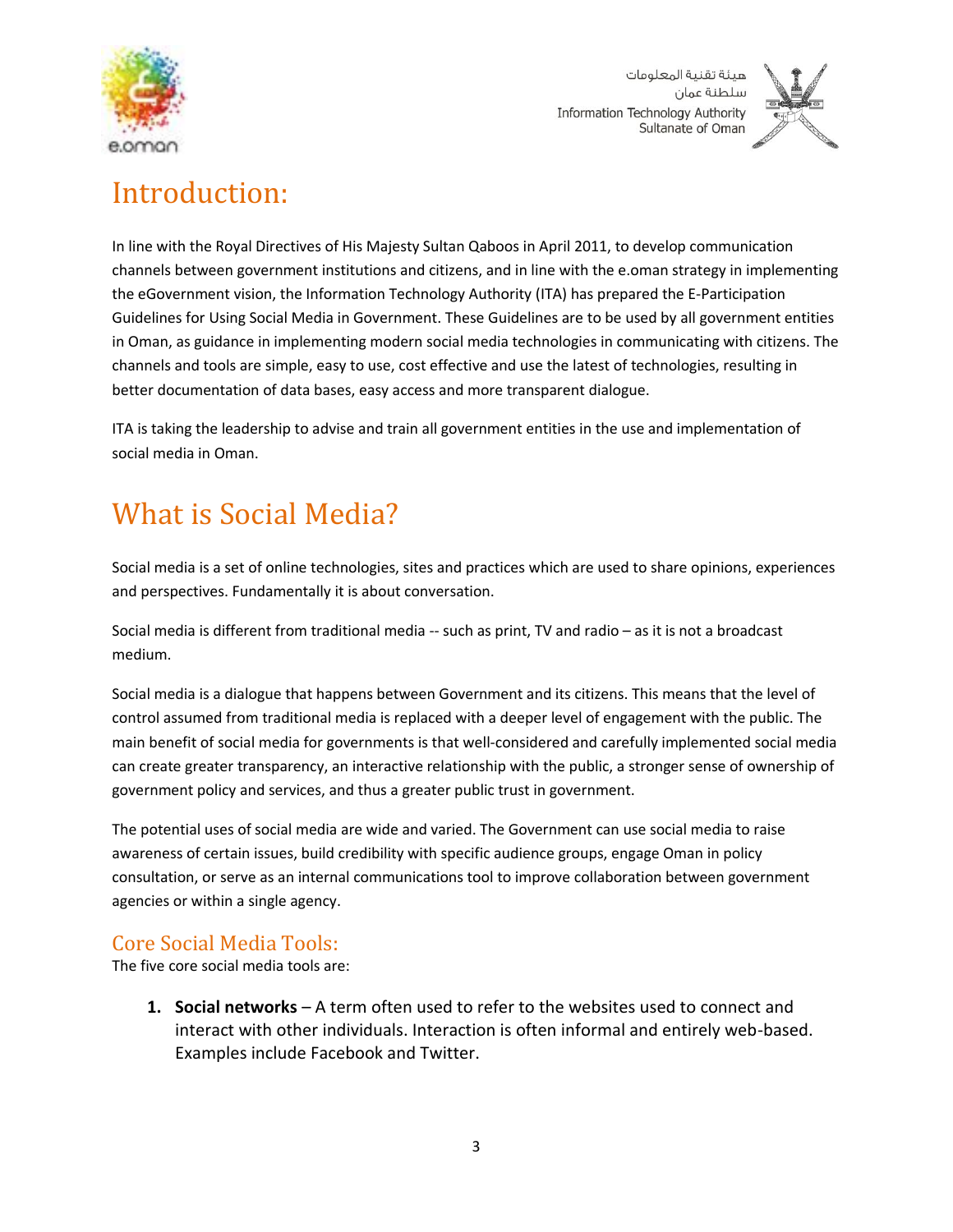



- **2. Media-sharing networks** Websites that allow users to share video and images. They also allow users to comment on their own media and the media uploaded by users. Examples include YouTube and Flickr.
- **3. Blogs** Short for weblog. A blog is a content-managed website that presents its entries in reverse chronological order and allows visitors to comment. Blogger and WordPress are examples of popular blogging tools.
- **4. Wikis** Web-based applications which allow users to add content to or edit a web page. The most popular example is Wikipedia.
- **5. Forums** Online applications for holding themed discussions between groups of participants.

# <span id="page-3-0"></span>Benefit and Risk Analysis

As with any communication channel, there are benefits and risks to using social media. Before your organization actually starts using the tools, it is important to assess these benefits and risks adequately.

## <span id="page-3-1"></span>Benefits:

Social media can bring a variety of benefits in supporting government communications and wider objectives, including:

- Increase audience reach and improve the accessibility of Government communication;
- Reflect the communication channel preferences of Omanis;
- Meet public expectations of modern service organizations and enhance reputation;
- Promote transparency in Government;
- Support more involved relationships with citizens, partners and other stakeholders;
- Enhance Government response to quickly adjust or refocus communications;
- Improve the long-term cost-effectiveness of communication;
- Benefit from the credibility of non-government channels;
- Increase the speed of public feedback and input;
- Reach specific audiences on specific issues;
- Reduce dependence on media and counter inaccurate press coverage;
- Lead Omanis directly to online transactional services; and,
- Create and develop content written by citizens.

#### <span id="page-3-2"></span>Risks:

Because social media is an evolving area of government engagement, there are risks. These can be cultural, technical or reputational and must be factored into planning. But they should not dissuade you from using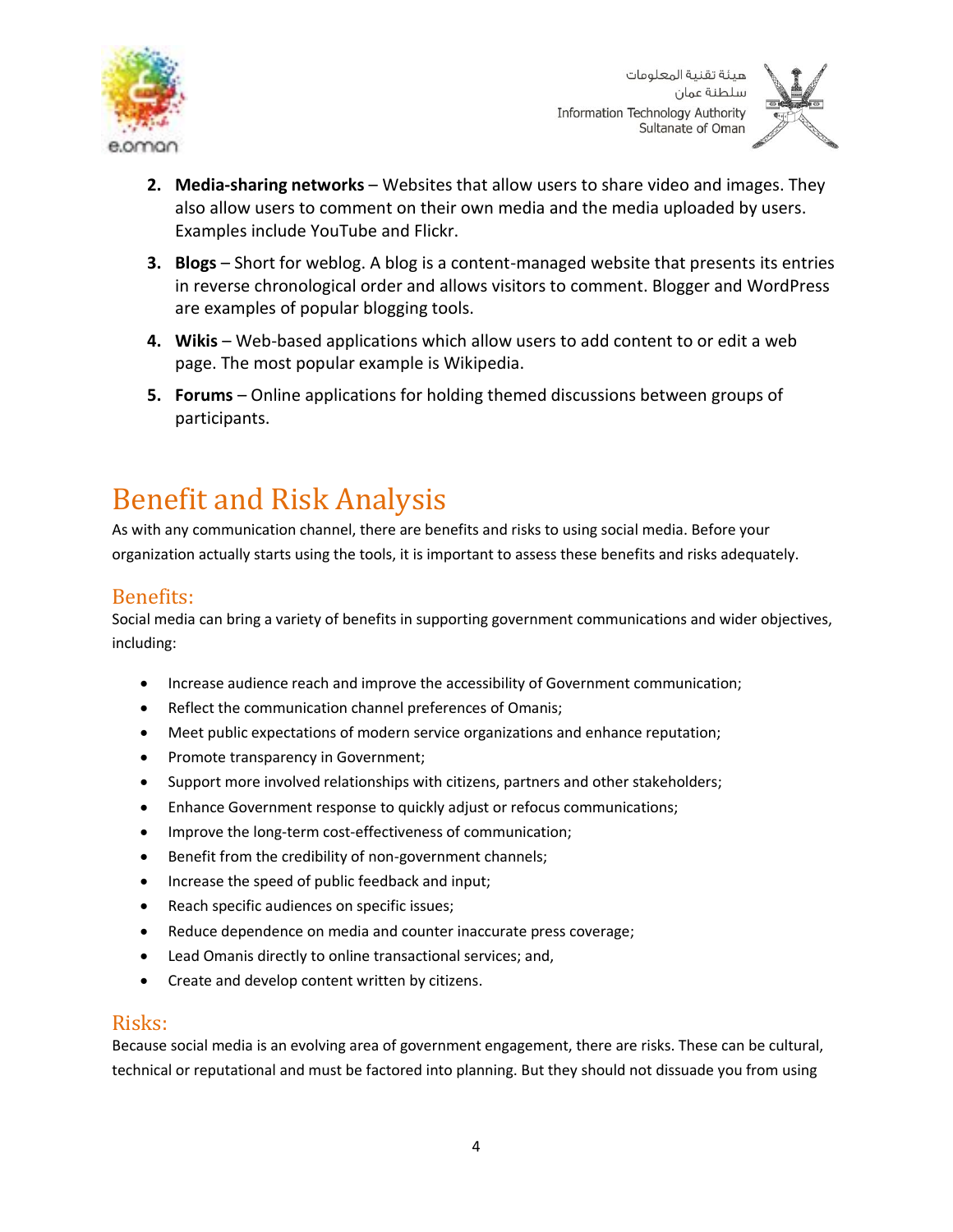



social media. Over time, as experience build and case studies provide us with precedents, risk will be more easily identified and reduced.

Risks in using social media include:

- Government activity in some social media websites and forums may not be welcome
- A post by government employees may be inaccurate or inappropriate, creating legal or reputational risk
- Some sites may be open to manipulation by interest groups or those with malicious intent
- User generated content may be difficult to check for accuracy
- Negative impact on a community when a public figure has to pull out of a debate
- Greater resource requirements that expected
- Comments may unintentionally inflame a situation

There are appropriate mitigations for these risks.

## <span id="page-4-0"></span>Before you start

Would your agency pay for a radio advertisement without thinking about what the goal of the advertisement was? Would you commit to writing a monthly newsletter without determining your audience, key messages, and a list of possible topics? Of course not.

Radio and newsletters are channels for communication, just as social media is. Before embarking on a social media project you need to consider things such as:

- your goals and objectives
- your target audience(s)
- the benefits, risks and mitigations for those risks
- the ongoing resources required
- your measure for success.

Of course, if you are targeting pensioners on a fixed income, you are less likely to have an effect with social networking than if you are targeting teens. Social networking may be fashionable but it is not the best communications channel in every instance or for every audience.

## <span id="page-4-1"></span>Resourcing

Resource planning for social media is especially important. Blogs that haven't been updated in months can make your agency look incompetent and disorganized. The same can be said of Facebook and Twitter accounts that don't get updated.

Social networking is not a 'quick win'. It takes time to build a community. You're in for the long haul, and resource commitments need to reflect this.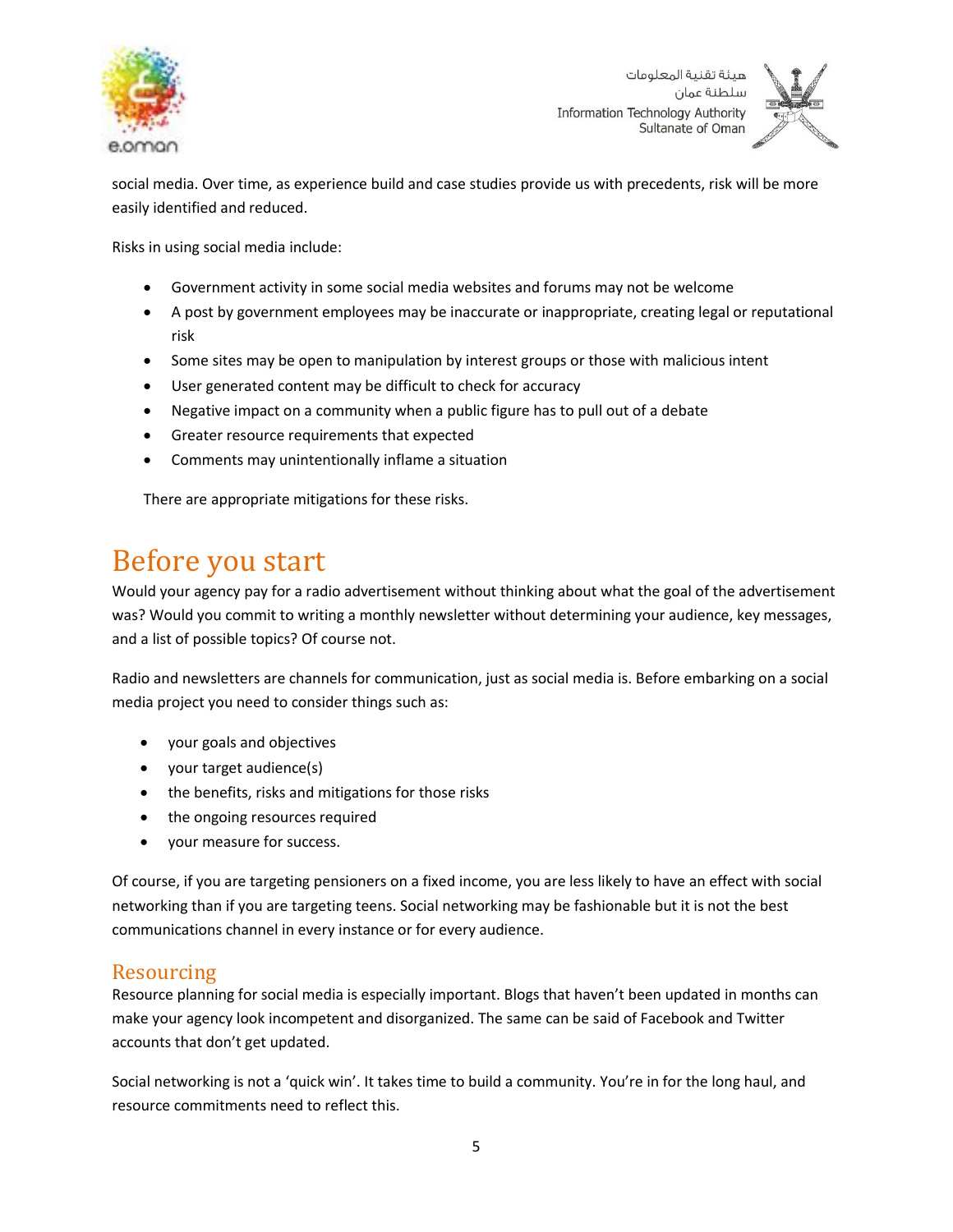

سلطنة عمان **Information Technology Authority** Sultanate of Oman



Forums that debate specific policies, however, may be time-specific. Resource planning should take that into account.

When calculating resources, be sure to consider the need to publicize your social media investment.

Promotion work can be done by adding links from your corporate website, doing marketing campaigns, or simply leaving comments in forums and blogs with links back to your social media profile. However, you decide to publicize, there will be resource implications.

Resources may also be needed to create back-ups, transcripts, and other records of social media activity.

## <span id="page-5-0"></span>Learning the Ropes

One of the best ways for staff to learn how to use social media is to start off using it themselves. Setting up their own personal Facebook or Twitter profile or starting up a personal blog in their own time will help them to learn the ropes with minimal risks, and without the added weight that comes with representing the agency in a professional manner. Once staff have 'learned the ropes' they will be better prepared to start using social media professionally.

Staff should only engage in social media on behalf of the agency if they have received the authority and, where necessary, training to do so. See 'Codes of Conduct'.

## <span id="page-5-1"></span>Trusting Staff

Social media tools require quick responses and direct communication with stakeholders, often in real or nearreal time. Successful social media projects are ones where delegated staff are trusted, after proper training, to understand and manage the risks around release of information. If information needs further verification or is potentially contentious, staff need to be trusted to escalate as appropriate – and those escalation paths must be quick and efficient.

Nothing kills the effectiveness of a social media project more quickly than slow response times where each and every statement or 'tweet' needs to go up the chain of command to be approved before publication.

## <span id="page-5-2"></span>Passive, Active, Engaged

There is a spectrum of involvement in social media. Your organization doesn't have to jump in boots and all on the first day. You can start with a passive involvement and move through to becoming more active and finally fully engaged with the audiences you have identified.

#### <span id="page-5-3"></span>Passive

One of the first things your organization can do in social media is simply to listen. What's being said about you?

Social media monitoring tools can help you discover what's being said about your organization. You can, for example, do a twitter search for relevant terms (your organization name, or the name of a specific issue relevant to your organization). There are also services which can send you alert emails every time a certain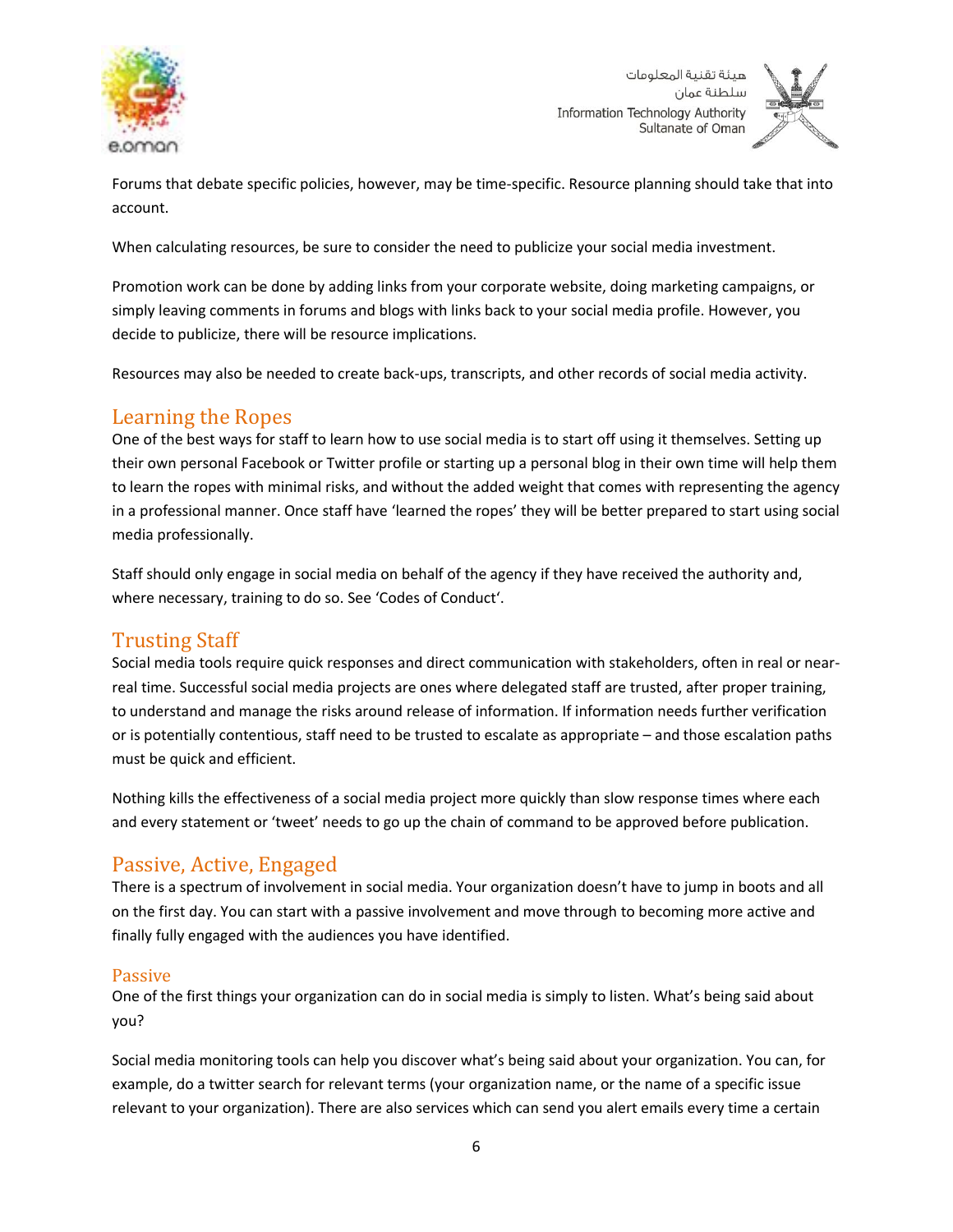



term is mentioned in blogs and other social media tools. One example of such a service is Social Mention (http://www.socialmention.com/). Other examples include Trackur, Klout, and NetVibes.

At a minimum, government communicators should find and assess the social media tools that their target audiences are using. This landscaping can then be used to inform strategic plans, future communications, or budgets for greater participation in social media, if necessary.

#### <span id="page-6-0"></span>Active

Once you've listened for a while and understand the tone and concerns of a social media community, you can begin becoming more active. You can post links to information to help people answer questions they have, or you can actively correct an inaccuracy on a blog, forum or a wiki.

This sort of activity can be done in 'other people's houses' – that is, in the blogs, forums and wikis that others have established. Make sure you follow the 'Basic principles' and always identify yourself as a public servant if you are responding on behalf of your organization.

#### <span id="page-6-1"></span>Engaged

Finally, your organization can become fully engaged. You can set up a group on a social networking site and regularly introduce content for discussion, or you can establish a Twitter profile and begin contributing and actively posting and answering questions.

Be aware that once you've become fully engaged, you have a responsibility to be a good custodian. You'll need to post regularly, moderate comments as appropriate, and check regularly for messages that require a response.

## <span id="page-6-2"></span>Basic Principles for Agency Staff

There are some common principles shared across all forms of social media. Knowing these basic 'rules of engagement' will serve employees well, whether they are simply contributing to or actually managing an online community.

- **Be credible** Be accurate, fair, thorough and transparent.
- **Be consistent** Encourage constructive criticism and deliberation. Be cordial, honest and professional at all times.
- **Be responsive** Answer questions in a timely manner. Share your insights where appropriate.
- **Be integrated** Wherever possible align online participation with other offline communications.
- **Be a public servant**  Remember that you are an ambassador for your agency. Wherever possible disclose your position as a representative of your department or agency.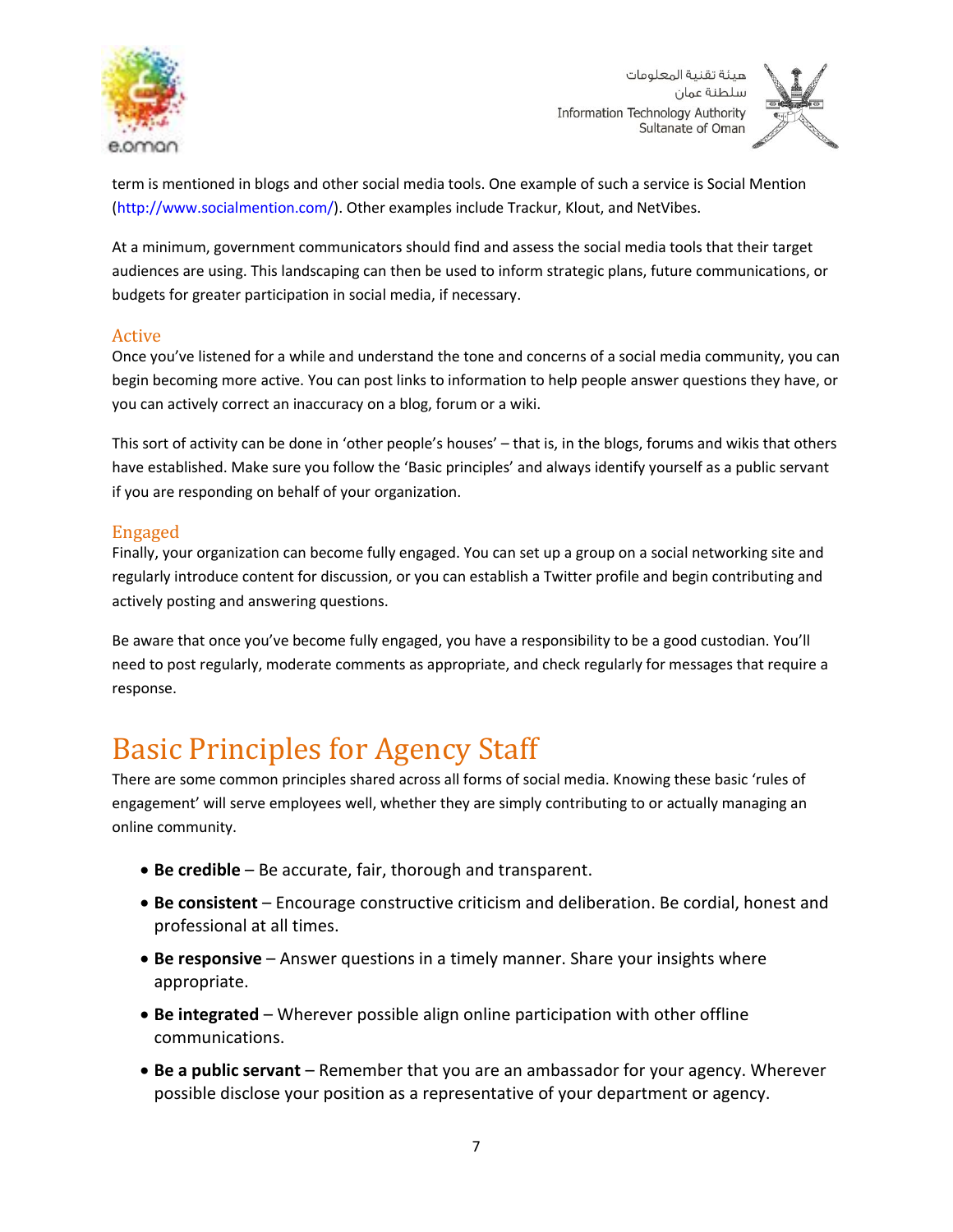



 **Be a good custodian** – If you've introduced and/or are managing your organisation's social media profile or blog, make sure that you're posting content and checking messages regularly. An untended and out-of-date account looks unprofessional. Also ensure that information is created, kept and, if necessary, disposed of in accordance with organizational policies.

# <span id="page-7-0"></span>Codes of Conduct

The Code of Conduct for your individual agency apply to staff participation online as a public servant. Staff should participate in the same way as they would with other media or public forums such as speaking at conferences.

- Seek authorization to participate in social media on behalf of your agency. Do not disclose information, make commitments or engage in activities on behalf of government unless you are authorized to do so.
- If you are participating in social media on behalf of your agency, disclose your position as a representative of your agency unless there are exceptional circumstances, such as a potential threat to personal security. Never give out personal details like home address and phone numbers.
- Always remember that participation online results in your comments being permanently available and open to being republished in other media.
- Stay within the legal framework and be aware that defamation, copyright and privacy laws, among others, apply.
- If you're using social media in a personal capacity, you should not identify your employer when doing so would bring your employer into disrepute.
- Keep in mind that even social media sites restricted to your 'friends' are in effect public, as you cannot control what friends do with the information.
- Always make sure that you are clear as to whether you are participating in an official or a personal capacity. Be aware that participating online may attract media interest in you as an individual, so proceed with care regardless of what capacity you are acting in.

If you have any doubts, take advice from your manager or legal team.

# <span id="page-7-1"></span>Special Advice to Chief Executives

As social media use increases, many Chief Executives are considering whether or not to participate in social media in a professional capacity themselves – for example, using Twitter or Facebook under their own name and as a representative of their organization.

When undertaking any new communications strategy, all channels should be considered, and if social media is deemed appropriate, Chief Executives need to consider the risks, benefits, goals, and audiences before